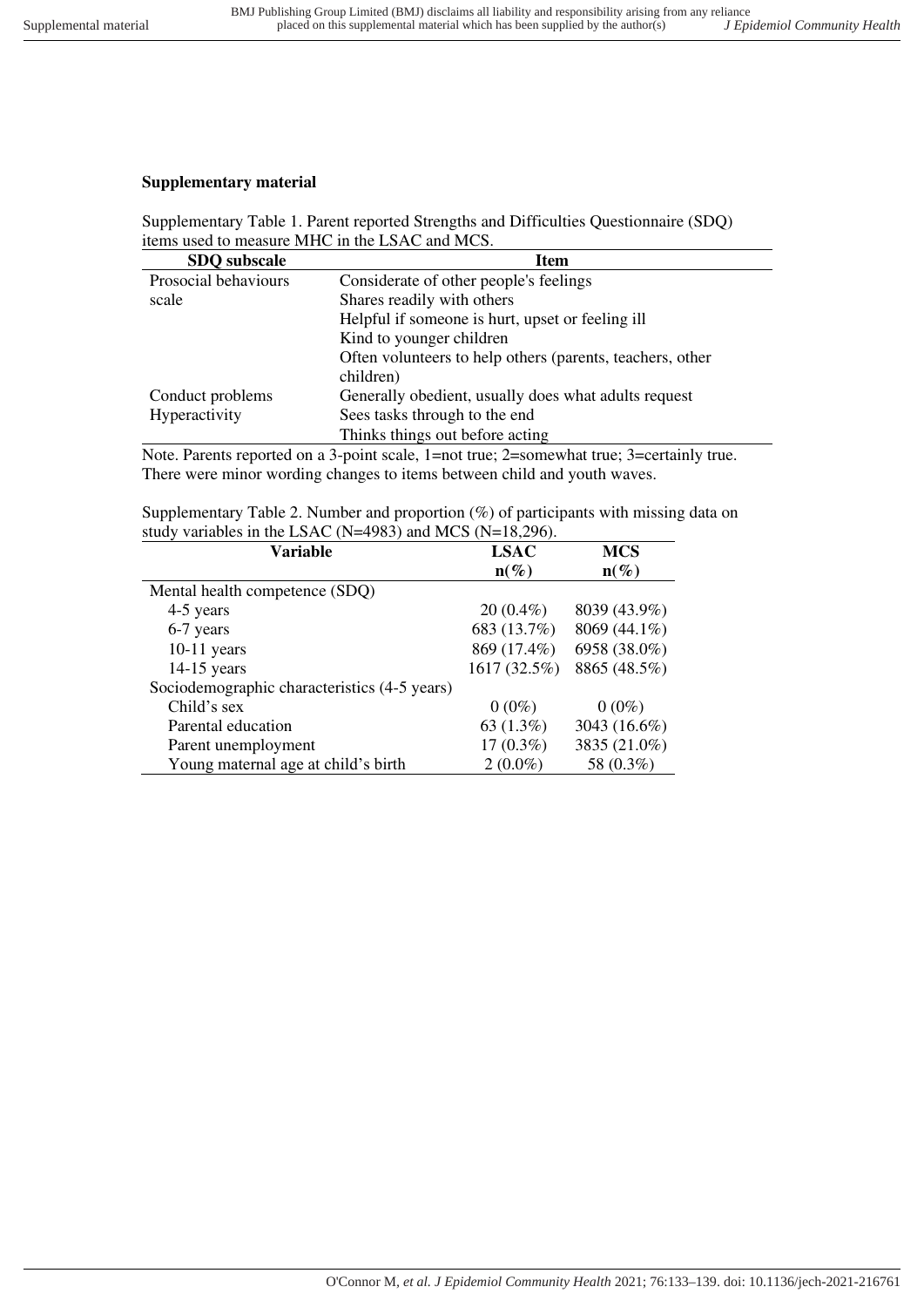|                                     |      | <b>LSAC</b>   |        | <b>MCS</b> |                |        |  |
|-------------------------------------|------|---------------|--------|------------|----------------|--------|--|
|                                     |      | $(N = 4,983)$ |        |            | $(N = 18,296)$ |        |  |
|                                     | %    |               | 95% CI | %          |                | 95% CI |  |
| Child's sex                         |      |               |        |            |                |        |  |
| Male                                | 51.2 | 49.8          | 52.7   | 51.4       | 50.5           | 52.2   |  |
| Female                              | 48.8 | 47.3          | 50.2   | 48.6       | 47.8           | 49.5   |  |
| Parental education                  |      |               |        |            |                |        |  |
| Higher (degree level)               | 27.2 | 24.7          | 29.6   | 28.7       | 26.4           | 31.0   |  |
| Lower (below degree)                | 72.8 | 70.4          | 75.3   | 71.3       | 69.0           | 73.6   |  |
| Parent unemployment                 |      |               |        |            |                |        |  |
| Working parent                      | 87.0 | 85.7          | 88.3   | 84.7       | 83.7           | 85.8   |  |
| Neither parent in paid employment   | 13.0 | 11.7          | 14.3   | 15.3       | 14.2           | 16.3   |  |
| Young maternal age at child's birth |      |               |        |            |                |        |  |
| Over 23 years of age                | 96.0 | 95.3          | 96.8   | 79.1       | 77.8           | 80.5   |  |
| Equal to or less than 23 years      | 4.0  | 3.2           | 4.7    | 20.9       | 19.5           | 22.2   |  |
| Lone parent                         |      |               |        |            |                |        |  |
| Partnered                           | 84.9 | 83.7          | 86.2   | 81.5       | 80.5           | 82.6   |  |
| Lone parent                         | 15.1 | 13.8          | 16.3   | 18.5       | 17.4           | 19.5   |  |
| Language background                 |      |               |        |            |                |        |  |
| English                             | 84.6 | 82.5          | 86.7   | 97.2       | 96.6           | 97.9   |  |
| Non-English                         | 15.4 | 13.3          | 17.5   | 2.8        | 2.1            | 3.4    |  |

Supplementary Table 3. Sociodemographic characteristics of participants in the LSAC (N=4,983) and MCS (N=18,296).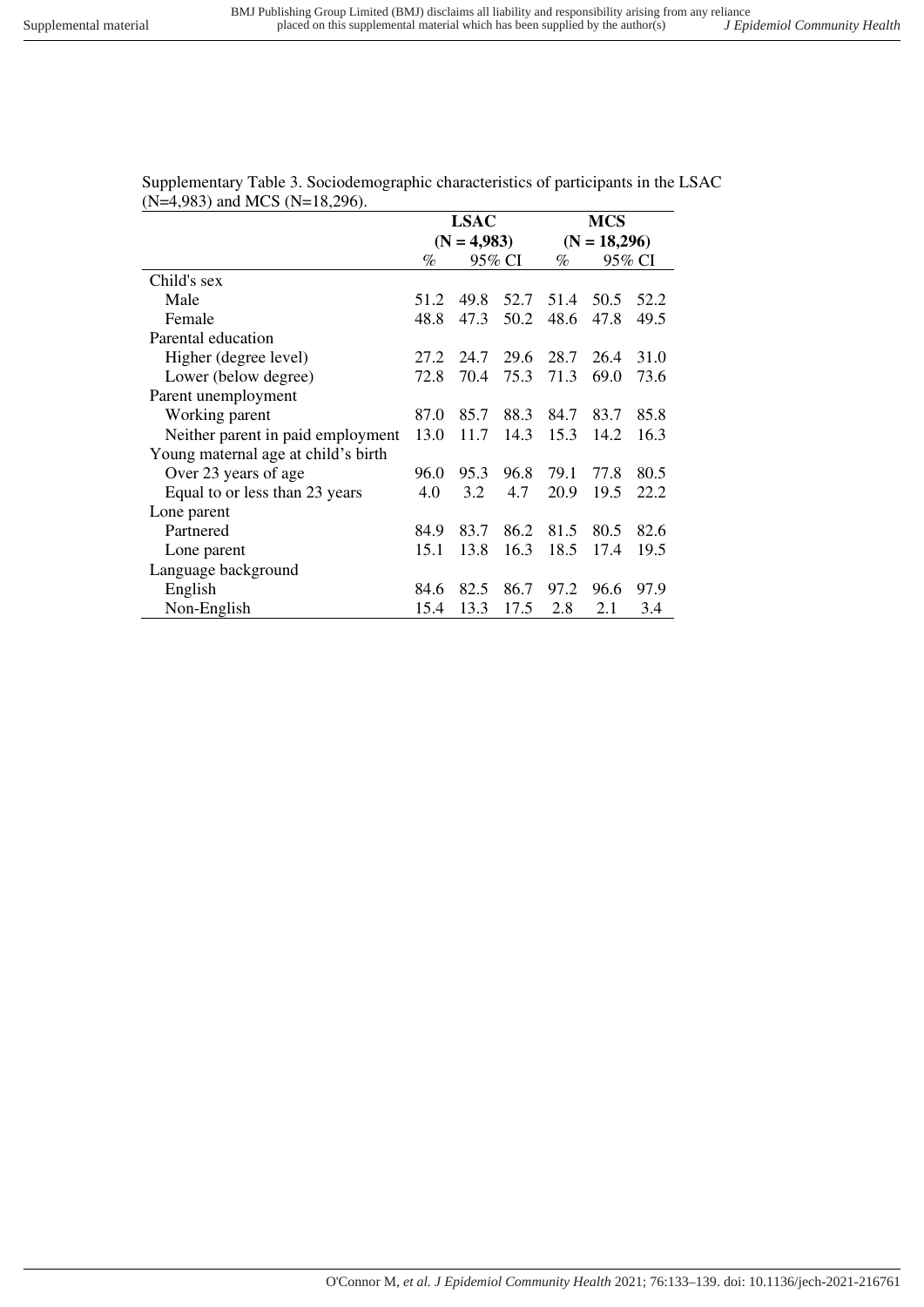| Supplementary Table 4. Proportion (with 95% CI) of children with high MHC from 4-5 to 14-15 years according to country and gender. Estimates |  |
|----------------------------------------------------------------------------------------------------------------------------------------------|--|
| corresponding to Figure 1.                                                                                                                   |  |

| Age         |                              |  |                                                                                                             | <b>Australia</b> |     |      |        |      | UK             |  |                                       |  |  |     |  |  |  |
|-------------|------------------------------|--|-------------------------------------------------------------------------------------------------------------|------------------|-----|------|--------|------|----------------|--|---------------------------------------|--|--|-----|--|--|--|
|             | Male<br><b>Females</b>       |  |                                                                                                             |                  | All |      |        | Male |                |  | <b>Females</b>                        |  |  | All |  |  |  |
|             | 95\% $CI$<br>95\% CI<br>$\%$ |  | $\mathcal{O}_{\mathcal{O}}$                                                                                 | 95% CI           |     | $\%$ | 95% CI |      | 95% CI<br>$\%$ |  | 95% CI<br>$\mathcal{O}_{\mathcal{O}}$ |  |  |     |  |  |  |
| $4-5$ yrs   | 10.87 9.57 12.17             |  | 16.47 14.87 18.06 13.60 12.57 14.63 15.72 14.56 16.88 25.80 24.30 27.31 20.62 19.65 21.60                   |                  |     |      |        |      |                |  |                                       |  |  |     |  |  |  |
| $6-7$ yrs   |                              |  | 14.36 12.70 16.03 25.98 23.96 27.99 20.03 18.68 21.37 19.71 18.42 20.99 32.15 30.63 33.67 25.76 24.72 26.80 |                  |     |      |        |      |                |  |                                       |  |  |     |  |  |  |
| $10-11$ vrs |                              |  | 15.45 13.78 17.12 30.23 28.20 32.25 22.66 21.28 24.03 22.60 21.28 23.92 35.08 33.57 36.59 28.67 27.60 29.74 |                  |     |      |        |      |                |  |                                       |  |  |     |  |  |  |
| $14-15$ vrs |                              |  | 15.79 13.88 17.69 27.93 25.47 30.40 21.71 20.09 23.33 20.79 19.44 22.14 32.00 30.43 33.57 26.24 25.12 27.37 |                  |     |      |        |      |                |  |                                       |  |  |     |  |  |  |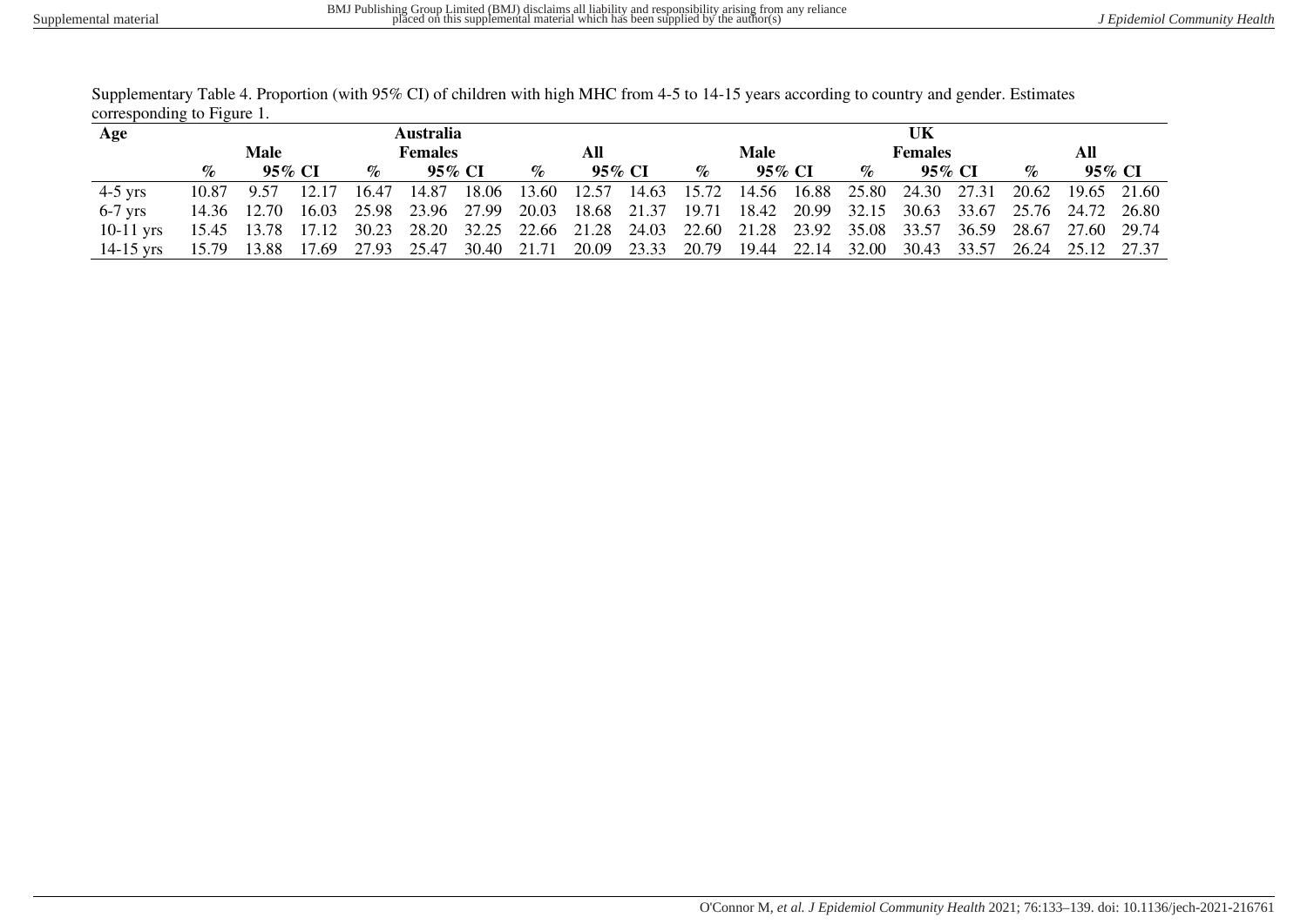Supplementary Table 5. Proportion of children with high mental health competence from 4-5 to 14-15 years according to country and indicators of social disadvantage. Estimates corresponding to Figure 2.

| Group comparison                | <b>Australia</b>   |           |          |          |           |                     |                    |               |          |             |          |         |
|---------------------------------|--------------------|-----------|----------|----------|-----------|---------------------|--------------------|---------------|----------|-------------|----------|---------|
|                                 |                    | 4-5 years |          |          | 6-7 years |                     |                    | $10-11$ years |          | 14-15 years |          |         |
|                                 | $%$ diff           | 95% CI    |          | $%$ diff | 95% CI    |                     | 95% CI<br>$%$ diff |               |          | $%$ diff    | 95% CI   |         |
| Lower (versus higher) education | $-5.7$             | $-8.21$   | $-3.19$  | $-4.05$  | $-6.89$   | $-1.22$             | $-7.58$            | $-10.69$      | $-4.47$  | $-11.4$     | $-14.63$ | $-8.17$ |
| Unemployed (vs employed)        | $-2.87$            | $-5.86$   | 0.12     | $-2.58$  | $-6.6$    | 1.44                | $-7.18$            | $-11.8$       | $-2.55$  | $-7.49$     | $-12.19$ | $-2.78$ |
| Younger (vs older) mother       | $-7.08$            | $-11.04$  | $-3.13$  | $-4.24$  | $-10.92$  | 2.44                | $-8.2$             | $-15$         | $-1.4$   | $-0.11$     | $-9.62$  | 9.39    |
| Group comparison                |                    |           |          |          |           |                     |                    |               |          |             |          |         |
|                                 |                    | 4-5 years |          |          | 6-7 years |                     |                    | $10-11$ years |          | 14-15 years |          |         |
|                                 | 95% CI<br>$%$ diff |           | $%$ diff | 95% CI   |           | 95% CI<br>$\%$ diff |                    |               | $%$ diff | 95% CI      |          |         |
| Lower (versus higher) education | $-7.93$            | $-10.05$  | $-5.81$  | $-7.19$  | $-9.44$   | $-4.94$             | $-10.99$           | $-13.38$      | $-8.6$   | $-8.31$     | $-10.6$  | $-6.03$ |
| Unemployed (vs employed)        | $-5.88$            | $-8.26$   | $-3.5$   | $-6.28$  | $-8.77$   | $-3.79$             | $-8.66$            | $-11.14$      | $-6.17$  | $-7.72$     | $-10.43$ | $-5.02$ |
| Younger (vs older) mother       | $-5.11$            | $-7.24$   | $-2.98$  | $-6.52$  | $-8.89$   | $-4.16$             | $-9.83$            | $-12.04$      | $-7.62$  | $-8.53$     | $-10.96$ | $-6.09$ |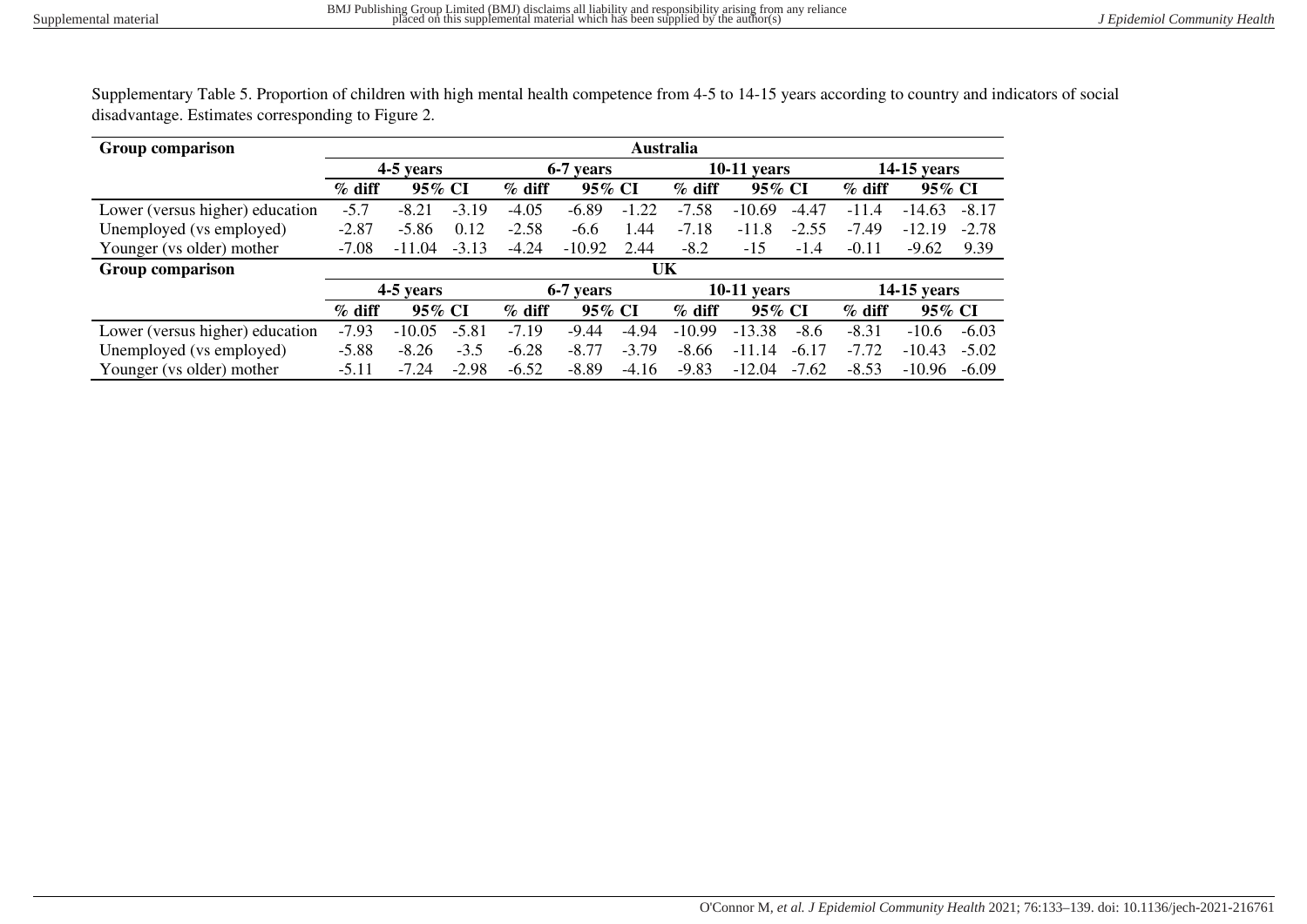| <b>Trajectory group</b>   | Australia |                    |         |                             |         |          |                          |         |          |                           |          |         |  |
|---------------------------|-----------|--------------------|---------|-----------------------------|---------|----------|--------------------------|---------|----------|---------------------------|----------|---------|--|
|                           |           | Female (vs male)   |         | Lower (vs higher) education |         |          | Unemployed (vs employed) |         |          | Younger (vs older) mother |          |         |  |
|                           | $%$ diff  |                    | 95% CI  | $%$ diff<br>95% CI          |         | $%$ diff | 95% CI                   |         | $%$ diff | 95% CI                    |          |         |  |
| Low baseline, decreasing  | $-5.78$   | $-7.00$            | $-4.57$ | 2.81                        | 1.77    | 3.85     | 3.35                     | 1.24    | 5.45     | 3.76                      | $-0.67$  | 8.20    |  |
| Mid baseline, decreasing  | $-2.47$   | $-3.66$            | $-1.27$ | 2.45                        | 1.29    | 3.60     | 2.49                     | 0.11    | 4.87     | 0.80                      | $-3.32$  | 4.92    |  |
| High baseline, decreasing | 1.68      | 0.29               | 3.07    | $-0.63$                     | $-2.04$ | 0.77     | 0.14                     | $-2.75$ | 3.04     | $-1.09$                   | $-4.91$  | 2.74    |  |
| Low baseline, stable      | $-5.72$   | -6.84              | $-4.61$ | 1.32                        | 0.16    | 2.48     | 2.53                     | 0.23    | 4.83     | 2.03                      | $-2.25$  | 6.31    |  |
| Mid baseline, stable      | 0.02      | $-1.28$<br>1.31    |         | 1.05                        | $-0.21$ | 2.31     | $-0.06$                  | $-2.27$ | 2.15     | $-2.34$                   | $-6.42$  | 1.74    |  |
| High baseline, stable     | 7.77      | 6.37<br>9.17       |         | $-4.83$                     | $-6.27$ | $-3.39$  | $-4.37$                  | $-6.80$ | $-1.95$  | $-7.36$                   | $-11.08$ | $-3.65$ |  |
| Low baseline, increasing  | $-3.78$   | $-5.32$<br>$-2.23$ |         | 1.50                        | 0.08    | 2.92     | 2.11                     | $-0.43$ | 4.66     | 3.00                      | $-2.07$  | 8.07    |  |
| Mid baseline, increasing  | 4.43      | 5.74<br>3.13       |         | $-1.15$                     | $-2.50$ | 0.20     | $-3.57$                  | $-5.95$ | $-1.18$  | 3.28                      | $-0.73$  | 7.28    |  |
| High baseline, increasing | 3.85      | 3.00               | 4.71    | $-2.51$                     | $-3.41$ | $-1.61$  | $-2.63$                  | $-4.05$ | $-1.20$  | $-2.08$                   | $-4.28$  | 0.13    |  |
| <b>Trajectory</b> group   |           | UK                 |         |                             |         |          |                          |         |          |                           |          |         |  |
|                           |           | Female (vs male)   |         | Lower (vs higher) education |         |          | Unemployed (vs employed) |         |          | Younger (vs older) mother |          |         |  |
|                           | $%$ diff  |                    | 95% CI  | $%$ diff                    | 95% CI  |          |                          |         | 95% CI   | $%$ diff<br>95% CI        |          |         |  |
| Low baseline, decreasing  | $-6.03$   | $-6.75$            | $-5.31$ | 3.23                        | 2.36    | 4.11     | 4.34                     | 2.86    | 5.83     | 5.77                      | 4.59     | 6.96    |  |
| Mid baseline, decreasing  | $-2.03$   | $-2.84$            | $-1.22$ | 2.89                        | 1.92    | 3.86     | 1.85                     | 0.45    | 3.25     | 3.32                      | 2.11     | 4.53    |  |
| High baseline, decreasing | 2.84      | 1.84               | 3.84    | $-1.22$                     | $-2.23$ | $-0.21$  | $-0.97$                  | $-2.19$ | 0.25     | 0.87                      | $-0.25$  | 1.99    |  |
| Low baseline, stable      | $-3.58$   | $-4.29$            | $-2.88$ | 2.36                        | 1.65    | 3.08     | 3.46                     | 2.38    | 4.54     | 1.94                      | 1.07     | 2.81    |  |
| Mid baseline, stable      | 0.26      | $-0.47$            | 0.99    | $-0.30$                     | $-1.28$ | 0.68     | $-0.80$                  | $-2.12$ | 0.51     | $-1.14$                   | $-2.08$  | $-0.19$ |  |
| High baseline, stable     | 7.56      | 6.79               | 8.33    | $-5.02$                     | $-6.18$ | $-3.86$  | $-4.94$                  | $-6.09$ | $-3.78$  | $-4.64$                   | $-5.68$  | $-3.61$ |  |
| Low baseline, increasing  | $-4.85$   | $-5.93$            | $-3.77$ | 3.12                        | 2.02    | 4.23     | 3.04                     | 1.50    | 4.58     | 0.42                      | $-0.85$  | 1.68    |  |
| Mid baseline, increasing  | 1.93      | 1.02               | 2.83    | $-1.89$                     | $-2.87$ | $-0.92$  | $-2.63$                  | $-3.77$ | $-1.50$  | $-3.59$                   | $-4.59$  | $-2.58$ |  |
| High baseline, increasing | 3.91      | 3.26               | 4.55    | $-3.18$                     | $-4.00$ | $-2.35$  | $-3.34$                  | -4.08   | $-2.60$  | $-2.96$                   | $-3.66$  | $-2.25$ |  |

Supplementary Table 6. Proportion of children in each trajectory group according to country and indicators of social disadvantage. Estimates corresponding to Figure 4.  $\overline{\phantom{0}}$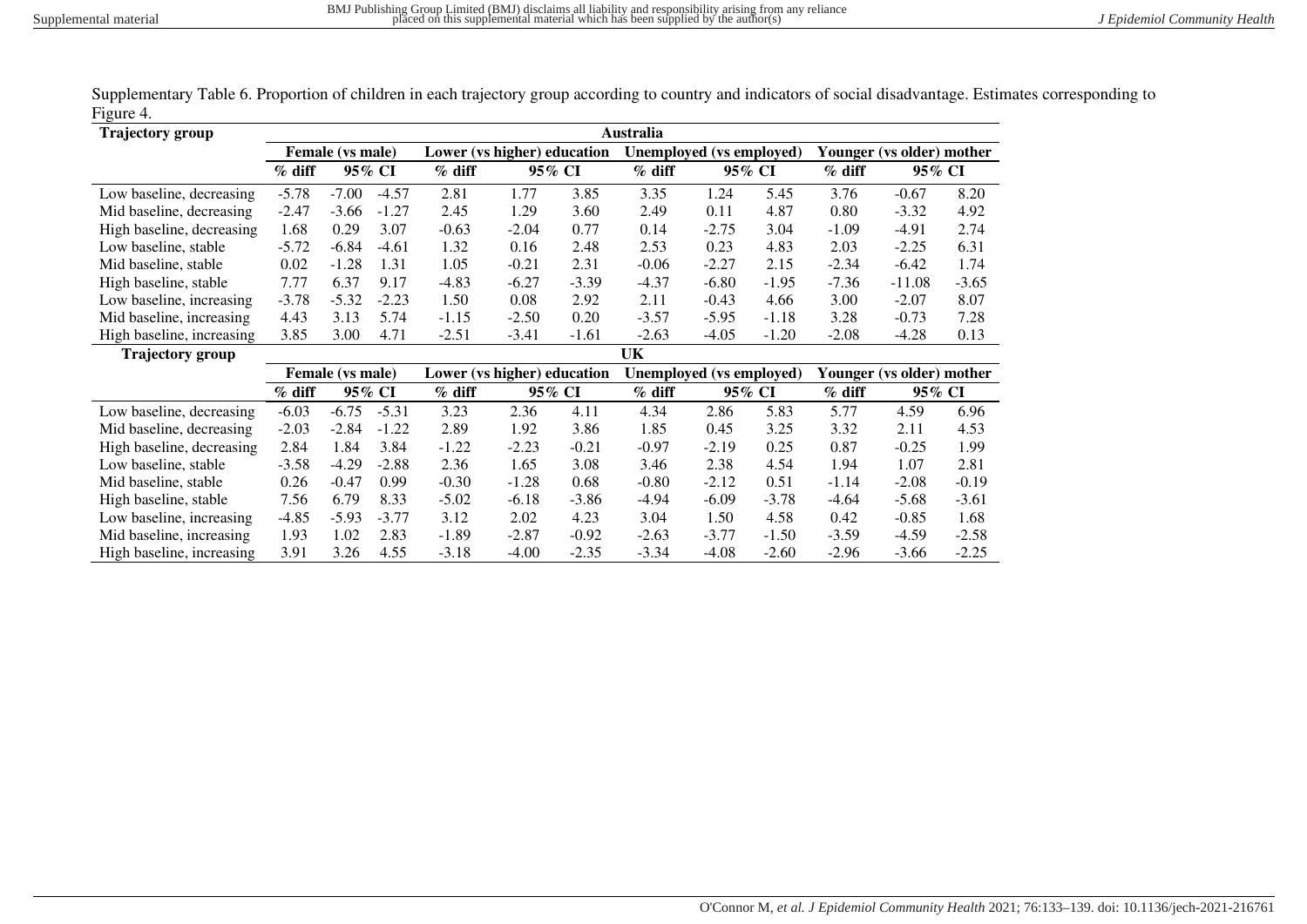

Supplementary Figure 1. Mean (95% CI) continuous MHC score from ages 4 to 15 years, according to country and gender.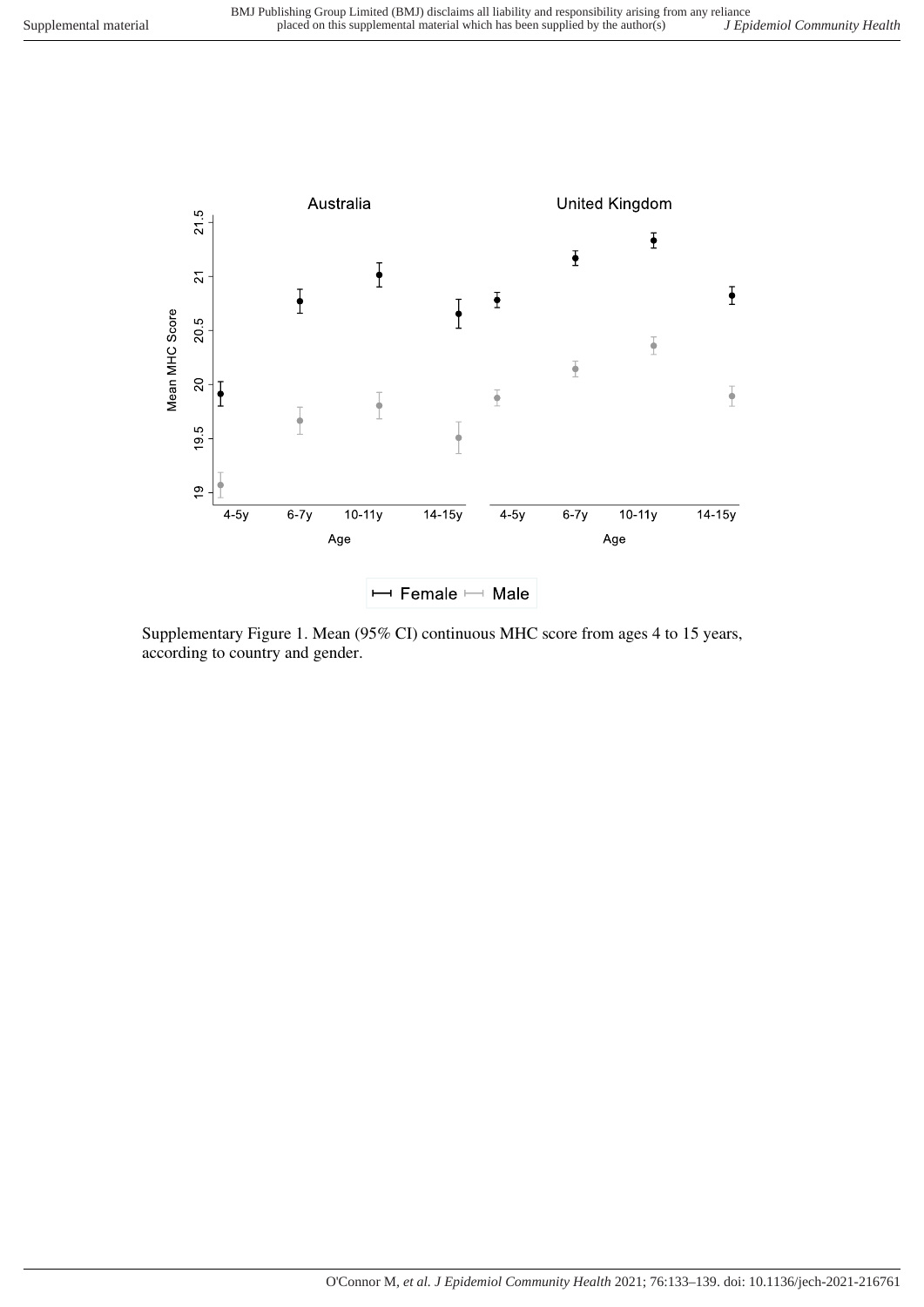### **Approach to accounting for survey design in each cohort**

### *Proportions of children with high MHC from 4-15 years of age*

To account for stratification in the survey design, clustering within the primary sampling unit, and survey weights, the svyset stata command was used. For example, this was implemented as mi svyset [pweight=zweight] zpsun, strata(zstrn) singleunit(scaled), where the primary sampling unit (zpsun) refers to the original variables SPTN00 and pcodes in the MCS and LSAC respectively; strata (zstrn) to PTTYPE2 and stratum; and the wave 1 weighting variable (zweight) to AOVWT2 and cweight. We note that the Wave 1 weighting variable was applicable for estimates at all waves included as subsequent sample attrition was accounted for using multiple imputation. Estimates were made on a wave specific basis thus no additional adjustment for repeated measurements was required.[1]

## **Approach to deriving trajectory groups to explore within individual change over time in MHC from 4-15 years**

#### *Additional notes on method*

Cut points at the  $33<sup>rd</sup>$  and 66<sup>th</sup> percentile of the random slopes do not impose a direction or magnitude on the slope. For example, all tertiles may comprise of increasing slopes. However, in these data, the cut points can be interpreted as stated.

Assignment of each individual to one of the nine pre-specified trajectory groups, and estimates of the distribution of the nine trajectory groups across gender and the indicators of social disadvantage, were performed for each imputation, with results combined using Rubin's rules.

To estimate the mean intercept and change over time, and corresponding confidence interval, in each of the nine trajectory groups, we fit a random effects model between age and MHC score. Change over time was assumed to follow a linear relationship with age.

#### *Stata code for trajectory models*

Code is provided below to illustrate the trajectory modelling approach and inform approaches of other researchers interested; it should not be applied without careful consideration of and validation within different data and contexts. For brevity, data cleaning and imputation steps are not presented.

```
********************************************************************************
* data dictionary
********************************************************************************
* ahedpn_hi: Education level present in the household<br>* ahempd: Neither parent in paid employment
* ahempd: <br> \frac{1}{1} Neither parent in paid employment<br> \frac{1}{1} Lone parent
* alonpn: Lone parent
* zagepn: Mothers age at child's birth<br>* zagepn: Mothers age at child's birth<br>* zsexpn: Child's sex
* zsexpn: Child's sex 
* zcounn: Country
* mhcpd: Mental health competency score 
* agep_childage: Child's age at assessment
* zweight: Wave 1 population weight
* Ionian in the Unique identifier for each child<br>* ID: Unique identifier for each child<br>* wave: Wave identifier
                               Wave identifier
********************************************************************************
* DO FILE 1 - classify trajectories
********************************************************************************
* Author: Sarah Arnup 
            This do file classifies each imputed trajectory into one of
                       nine groups based on intercept and slope tertile.
```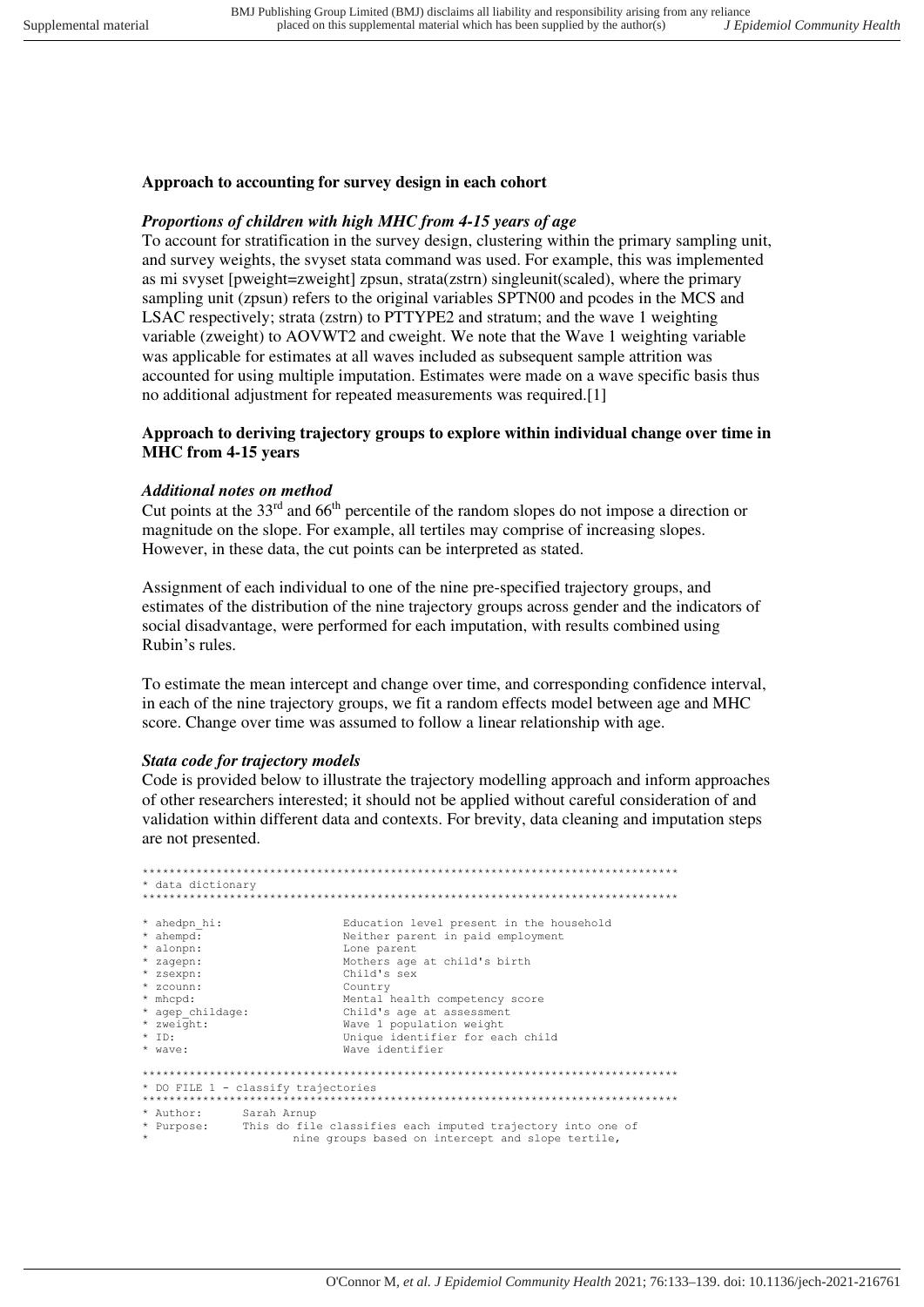```
as obtained from a mixed model, with random effect
                          for intecept and slope.
* Date:
                 27 Nov 2019
              \frac{27}{22} Jun 2020
* Rdited.
             *********************
version 16.0
clear all
*** open data
*** data in long format
* manage data
               * change mi format to flong for mixed modelling
mi convert flong, clear
* trajectory modelling
                          * set up variables needed to extract trajectory groups
forval y=1/9 {
                 gen b slope'y' = .
                 gen se^{y}.
                 gen intercept y' =.
                 foreach var of varlist ahedpn hi ahempd alonpn zagepn zsexpn zcounn {
                          gen mean var''y' = .<br>gen var var''y' = .
                 \rightarrow\rightarrowgen baseline = .gen slope =
gen groups =.
* obtain number of imputations
mi query
local M = r(M)* iterate through imputations<br>forvalues i = 1/`M' {
                 * for each imputation, obtain random effect and slope for each individual
                 * include pweights at the level of the individual, not observation
                 mi xeq 'i': meglm mhcpd agep_childage || ID: wave, covariance(unstructured)
pweight (zweight)
                 * obtain estimates of random effects
                 predict b* if _mi_m == `i', reffects
                 * obtain 33rd and 66th centile of random intercept
                 centile b1 if mi m=='i', centile (33)
                 local p33 = r(c_1)<br>centile b1 if \text{min} = i, centile (66)
                 local p66 = r(\bar{c} 1)* create baseline categories for intercept based on tertile
                 cross-contractor calculation in the set of the set of the set of the set of the set of the set of the set of the set of the set of the set of the set of the set of the set of the set of the set of the set of the set of th
                 * obtain 33rd and 66th centile of random slope
                 centile b2 if mi m=='i', centile(33)
                 local p33 = r(c_1)<br>centile b2 if \text{min} = i, centile (66)
                 local p66 = r(\overline{c} 1)* create slope categories for slope based on tertile<br>gen s = 1 if b2 < 'p33' & _mi_m=='i'<br>replace s = 2 if b2 < 'p66' & s==. & _mi_m=='i'<br>replace s = 3 if b2 < . & s==. & _mi_m=='i'
                 replace slope = s if _m = i'* create 9 groupings of baseline and slope tertiles
                 egen g = group(baseline slope) if mi_m == i'replace groups = g if mi_m == i'
```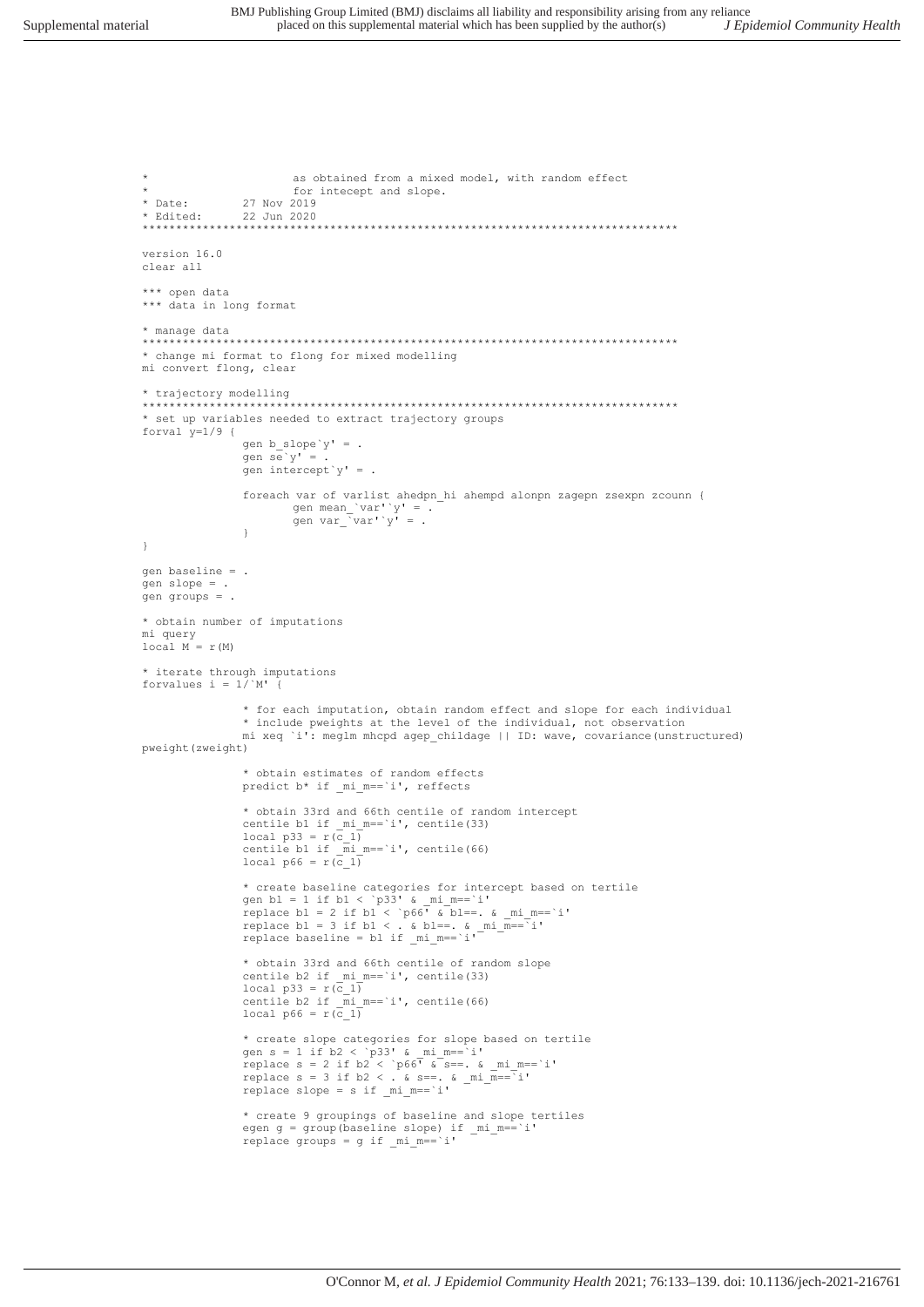\* drop varibles needed for next iteration

```
drop b? bl s g
\}compress
save "imputed trajectories_re_groups", replace
exit
* DO FILE 2 - obtain estimate of slope and intercept for each trajectory group
Sarah Arnup<br>Obtain estimate of slope and intercept for each group, with
* Author:
* Purpose:
                        variance obtained using Rubin's rules.
             vari<br>27 Nov 2019<br>22 - سببر 22
* Date:
* Edited:
               22 June 2020
00110 22 00110 2<br>************************
                               * Notes:
        Rubin's Rules: V T = V W + (1+(1/m))V BV = 1/m sum (Vi)<br>
V = 1/m sum (Vi)<br>
V = 1/(m-1) sum (Yi - Ybar) ^2<br>
d\vec{f} = (m-1) (1 + V_M / ((1+(1/m))V_B) ) ^2Student's T-distribution with v degrees of freedom.<br>CI Ybar +- t_df, (1-alpha/2) sqrt(V_T)
        increase in variance due to missing data
              sqrt(V_T/V_W) - 1version 16.0
clear all
* open data
use "imputed trajectories re groups"
  we wish to obtain an estimate of the slope in each group
* we wish to obtain an estimate of the sample of the sample of the state of the state of the state of the state of the state of the state of the state of the state of the state of the state of the state of the state of the
                                                    ********************************
* obtain number of imputations
mi query
\begin{aligned} &\texttt{local} \texttt{M}^{\prime} = \texttt{r} \texttt{(M)} \end{aligned}* iterate through imputations
forvalues i = 1/N!* iterate through each of the 9 groups
                forval y=1/9 {
                        * fit a linear regression, accounting for repeated measurements within
individual
                        regress mhcpd agep childage if groups == \dot{y}' & mi m== \dot{1}', vce(cluster
ID) noheader
                        * extract intercept, beta and se for each regression
                        replace b_slope y' = b [agep_childage] if _mi_m == 'i' & groups == 'y'
                        replace se'y' = _se[agep_childage] if _mi_m=='i' & groups == 'y'
                        replace intercept y' = [b[\cosh 1 \text{ if } m\bar{1}]m\bar{1}^2 - \bar{1}^T \text{ is groups } = y'\lambda\rightarrow* Obtain variances using Rubins Rules for estimate of slope in each group
* "bysort ID wave:" will sum each observation over the 50 runs
* run number is given by _mi_m
* drop observed data
drop if min = 0* create indicators
```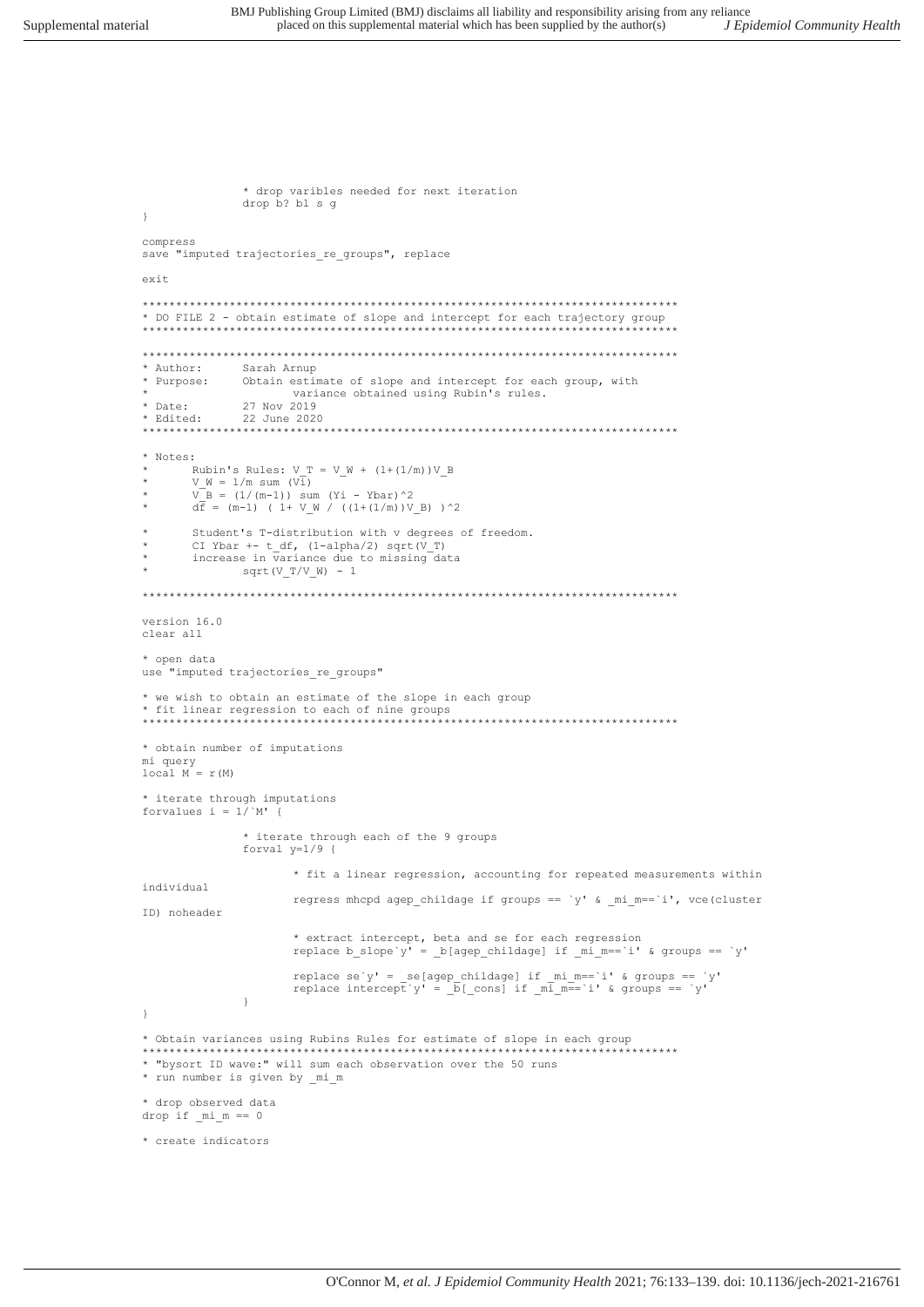```
gen one = 1 
bysort ID wave: egen check = total(one) // this should total the number of imputations, i.e. 
50
* create mean of mhc over all imputations
bysort ID wave: egen y_imputed = mean(mhcpd) // needed for figure, isn't used further
* for each imputation (_mi_m) the regression parameters will be constant within each group
* we want to create a complete dataset with regression parameters for each group
forval y=1/9 {
        bysort _mi_m (b_slope`y'): replace b_slope`y' = b_slope`y'[1]
        bysort _mi_m (intercept`y'): replace intercept`y' = intercept`y'[1]
       bysort \text{min} (se`y'): replace se`y' = se`y'[1]
} 
* create the within and between and total variance, and d.f.
forval y=1/9 {
       * create the variance of the estimate of slope
       qen var'y' = (se'y')^2* this is V W: within imputation variance for each observation
       bysort ID wave: egen V \overline{W}'y'= mean(var`y')
       * create mean regression parameters for each observation for each group
       bysort ID wave: egen mean slope`y' = mean(b slope`y')
       bysort ID wave: egen mean_intercept`y' = mean (intercept`y') // this isn't used
        * create difference between mean and observation for slope for each observation
        gen between`y' = (b_slope`y' - mean_slope`y')^2
       * calculate V_B: between impuation variance 
       bysort ID wave: egen sum between`y' = total(between`y')
       gen V B`y' = sum between<sup>\bar{y}'</sup> / (check-1)
       * calcuate total variance and dfs
        gen V_T`y' = V_W`y' + (1+(1/check))*V_B`y'
        gen df`y' = (check-1) * ( 1 + V_W`y' / ( ( 1 + (1/\text{check}) )* V_B`y' ) )^2
} 
compress
save "imputed trajectories_trajectories", replace
exit
********************************************************************************
* DO FILE 3 - Obtain estimate of the probability of being in each group, 
* given socio-demographic factor
********************************************************************************
*********************************************************************************
* Author: Sarah Arnup 
              Obtain estimate of the probability of being in each group,
                       given socio-demographic factor, with variance obtained using
* Rubin's rules as per do-file 2.
* Date: 27 Nov 2019
* Edited: 22 June 2020
         ********************************************************************************
version 16.0 
clear all
* open data
use "imputed trajectories_re_groups"
* tidy up data
                    ********************************************************************************
* drop observed data 
drop if _mi_m ==0
* drop unneeded variables
drop mhcpd mhcpd_hi
drop *slope* se* intercept* baseline slope agep_childage
compress
```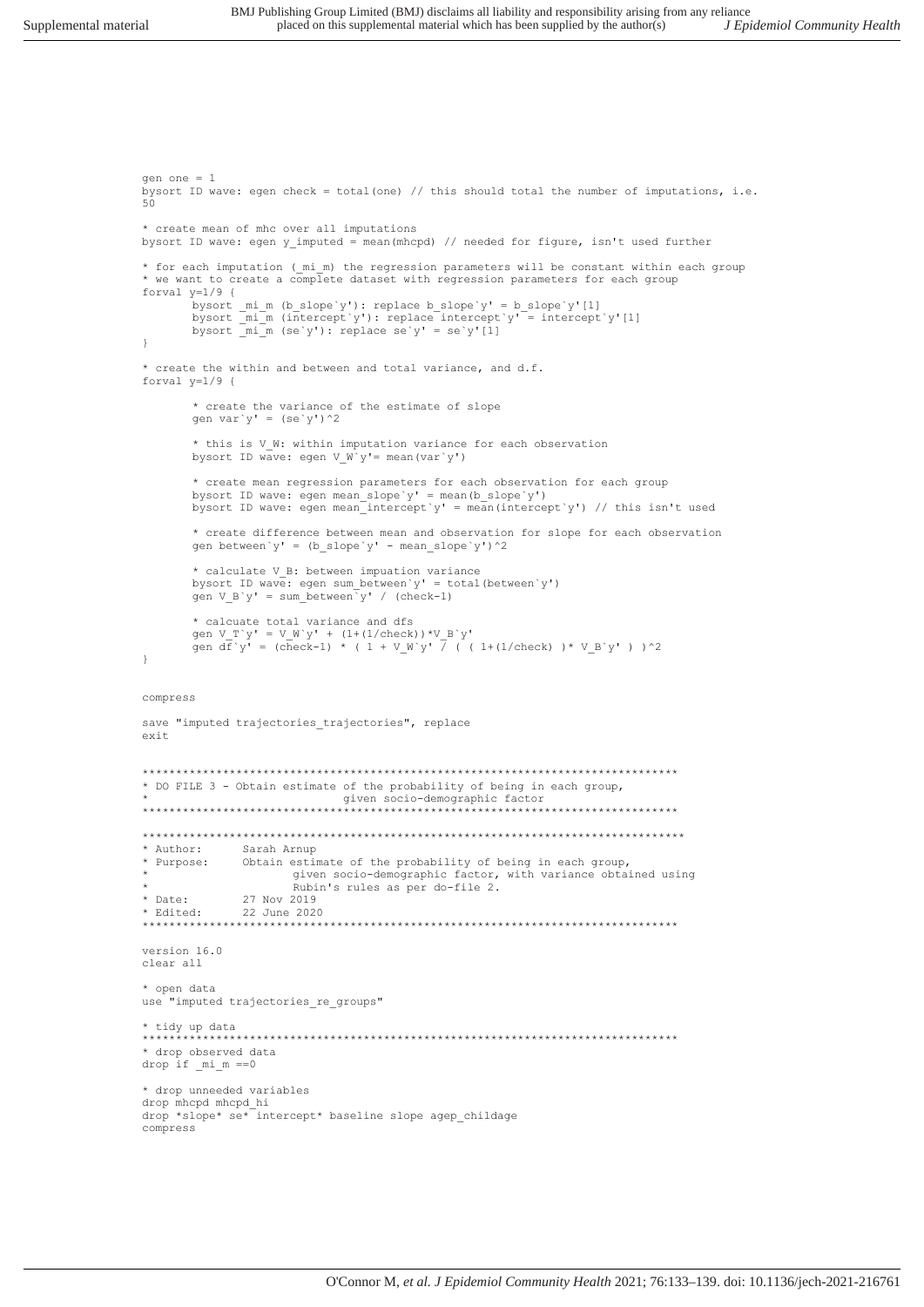```
* create some indicator variables
gen one = 1 
bysort ID wave: egen check = total(one)
* estimate probabilities for each group using multinomial logistic regression 
* and margins
********************************************************************************
* obtain number of imputations
mi query
local M = r(M)* estimate proportion
forvalues i = 1/50 {
             * repeat for each imputation run
             preserve
                    keep if _mi_m==`i'
                    * repeat for each socio-demographic factor
                    foreach var of varlist ahedpn_hi ahempd alonpn zagepn zsexpn {
                          * run multinomial logistic regression 
                          mlogit groups i.`var'
                          *run margins to estimate effect of factor on probability
 margins, dydx(`var') 
 * extract table of estimates
                         mat table1 = r(table) * run margins to obtain probabilities for each level of factor 
in each group
                          margins `var', post
                         * extract table of estimates
                         mat table2 = r(table) * extract estimates
                         forval y = 1/9 {
* extract effect estimate and variance
\texttt{local a = 9 + 'y'} replace mean_`var'`y' = table1[1,`a']
 replace var_`var'`y' = table1[2,`a']
 replace var_`var'`y' = (var_`var'`y')^2
                                * extract mean and variance of probability for each 
group
                               local a0 = (2^{\star \, \cdot} y') - 1local al = 2^{\star} y'qen mean_`var'0_`y' = table2[1,`a0']
gen mean_'var'1_'y' = table2[1, `al']
gen var='var'] = table2[2, a0']
                                gen var_ivar_1' y' = table2[2, 2]replace var_'var'0_'y' = \frac{var}{var'} (var_'var'0_'y')^2
 replace var_`var'1_`y' = (var_`var'1_`y')^2
 } 
 } 
                    compress
 * save separate data file for each imputation
 save "imputed_trajectories_proportions_`i'",replace
             restore 
 } 
clear all 
* append all imputation data files together
                                       ********************************************************************************
use "imputed_trajectories_proportions_1"
      forval i=2/50 {
             append using "imputed_trajectories_proportions_`i'"
 } 
      save "imputed trajectories proportions 1 50", replace
}
```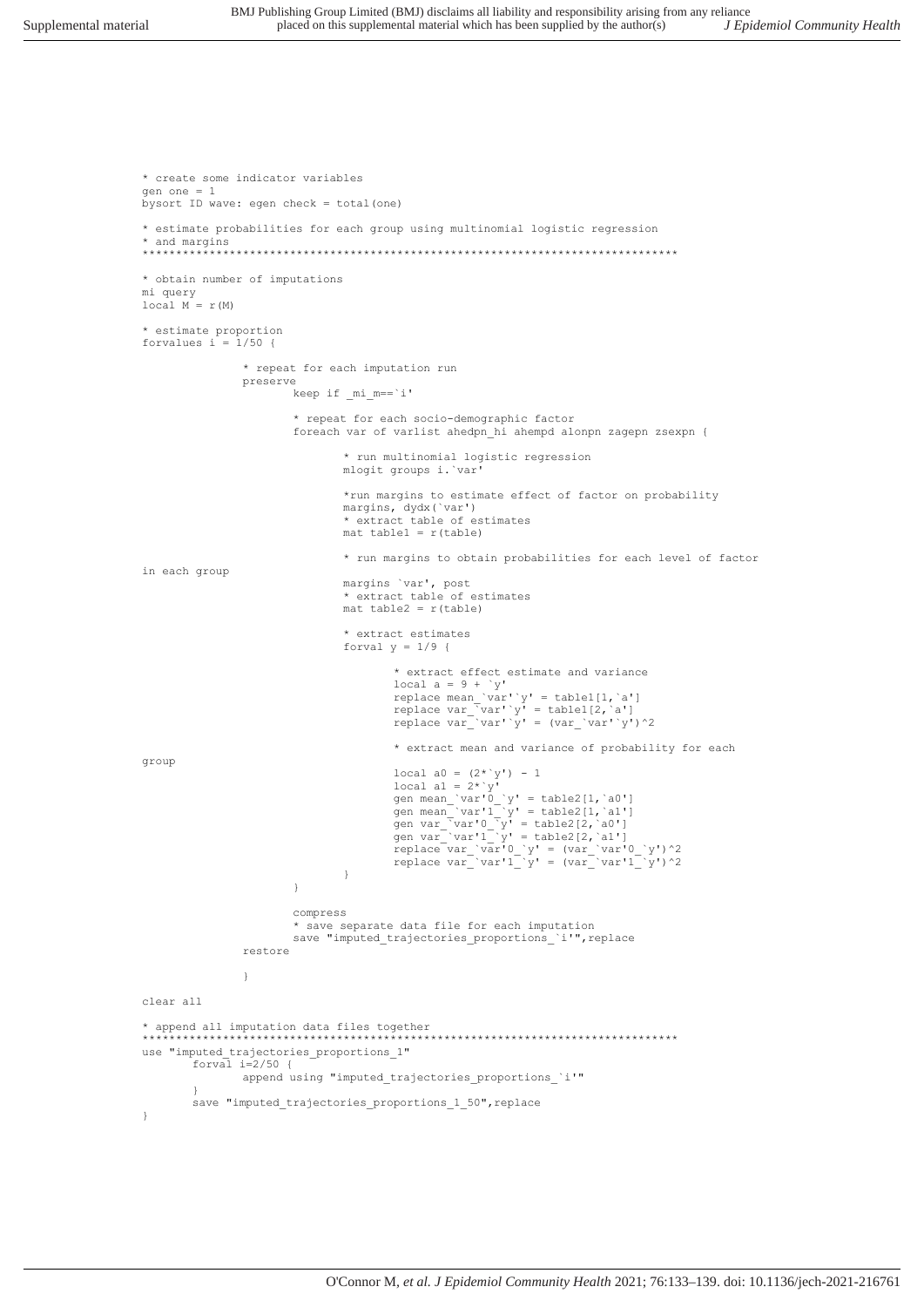```
Supplemental material
```
\* calculate estimate and variance for each socio-demographic factor \* (follows the same methodology as do-file 2) \*\*\* REPEAT for each of the indicators: ahedpn\_hi ahempd alonpn zagepn zsexpn zcounn \* open appended data use "imputed trajectories proportions 1 50", clear all \* unset data mi unset, asis \* calculate estimate and variance as per do-file 2 foreach var of varlist ahedpn\_hi { forval  $y=1/9$  { -<br>noi di `v' nol dl y<br>bysort \_mi\_m (mean\_'var''y'): replace mean\_'var''y' = mean\_'var''y'[1]<br>bysort \_mi\_m (var\_'var''y'): replace var\_'var''y' = var\_'var''y'[1]<br>bysort ID wave: egen mean\_mean\_'var''y'= mean(mean\_'var''y')<br>bysort ID wav gen between\_var' y' = (mean\_var' y' - mean\_mean\_var' y') z<br>bysort ID wave: egen sum\_between\_'var' y' = {ctal(between\_'var' y')<br>gen V\_B'var' y' = sum\_between\_'var' y' / (check -1)<br>gen V\_T'var' y' = mean\_var\_var' y' + (1+(1  $)$  ) ^2 forval  $x=0/1$  { bysort \_mi\_m (mean\_'var''x'\_'y'): replace mean\_'var''x'\_'y' = mean\_var'x'\_'y'[1]<br>
bysort\_mi\_m (var'x'\_'y'): replace war\_'var'x'\_'y' =<br>
bysort\_D wave: egen mean\_war'x'\_'y'= mean(mean\_var''x'\_'y')<br>
bysort ID wave: egen mean\_war''x'\_'y'= mean(mean\_var''x'\_'y')<br>
bysort ID wave: egen mea  $\Box$  $\overline{1}$ \* tidy up data \*\*\*\*\*\*\*\*\*\*\*\*\*\*\*\* keep in 1 keep df\* V\_T\* mean\_ahedpn\_hi\* gen name  $=1$ reshape long dfahedpn\_hi dfahedpn\_hi0\_ dfahedpn\_hi1\_ V\_Tahedpn\_hi V\_Tahedpn\_hi0\_ V Tahedpn hil mean ahedpn hi mean ahedpn hi0 mean ahedpn hi1, j(wave) i(name) \* calculate confidence intervals rename mean ahedpn hi mean rename V\_Tahedpn\_hi V\_T rename dfahedpn\_hi df rename mean\_ahedpn\_hi0 mean0<br>rename V\_Tahedpn\_hi0 V\_T0 rename  $d\bar{f}$ ahedpn\_ $\bar{h}$ i0  $d\bar{f}$ 0 rename mean\_ahedpn\_hil mean1 rename V Tahedpn hil V T1 rename dfahedpn hil dfl gen ci = invt (df, 0.975) \* sqrt (V\_T) qen ci  $1 = \text{mean} - \text{ci}$ gen ci\_u = mean + ci gen ci0 = invt(df0,0.975) \* sqrt(V\_T0) gen ci\_ $10 = \text{mean0} - \text{ci0}$ gen  $ci\_{u0} = mean0 + ci0$ gen cil = invt(df1,0.975) \* sqrt(V\_T1)<br>gen ci\_l1 = mean1 - cil<br>gen ci\_u1 = mean1 + cil \* label trajectories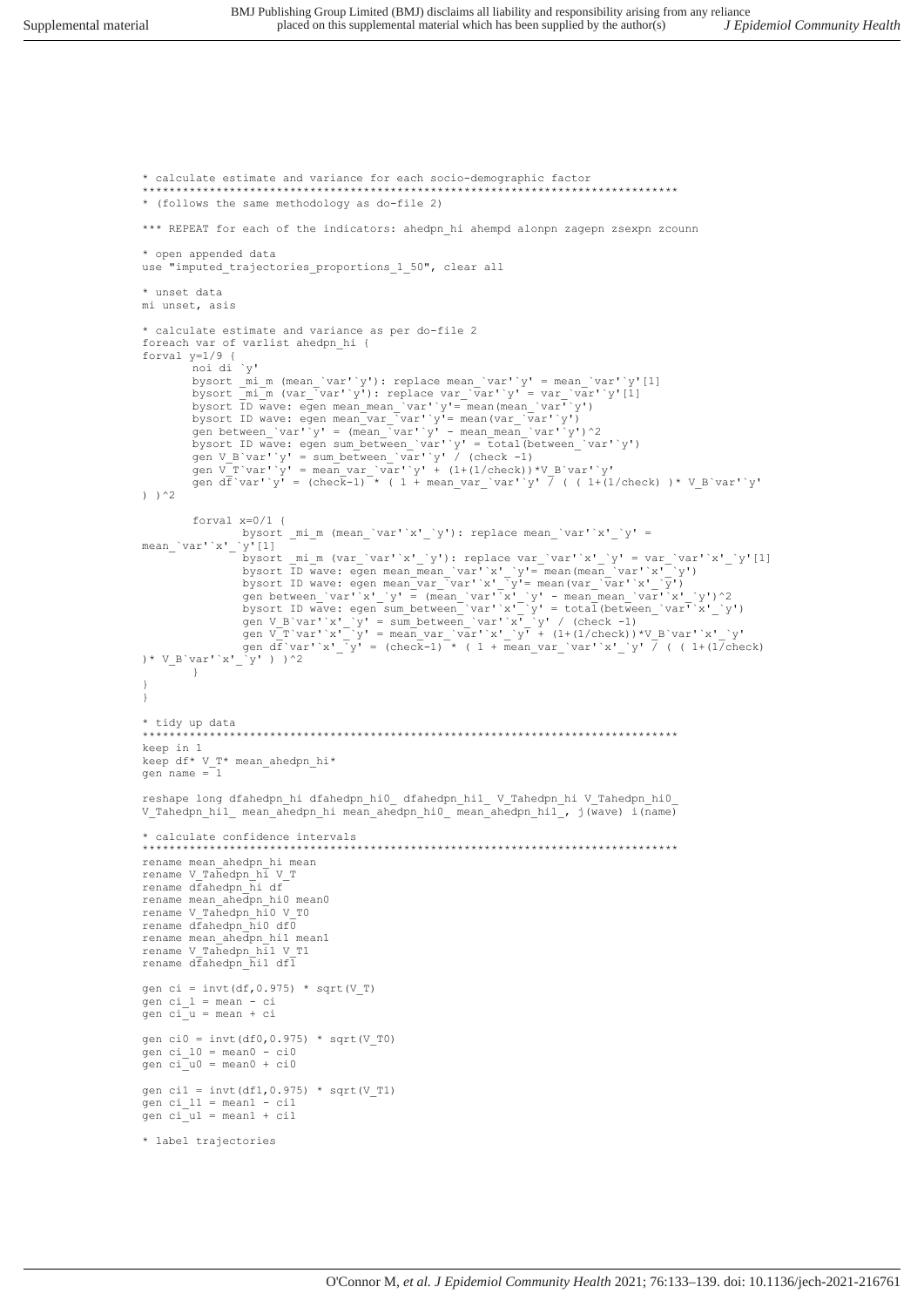```
3 "High baseline, decreasing" //<br>4 "Low baseline, stable" ///<br>5 "Mid baseline, stable" ///<br>6 "High baseline, stable" ///<br>7 "Low baseline, increasing" ///<br>8 "Mid baseline, increasing" ///
 9 "High baseline, increasing"
label values trajectory traj
order name trajectory mean ci_1 ci_u mean0 ci_10 ci_u0 mean1 ci_11 ci_u1
save "MHCproportions_ahedpn_hi", replace
exit* DO FILE 4 - construct trajectories for each group based on intercept and slope
* formula for line
v_1 = mean_b_slope1 * agep_childage + mean_intercept1<br>* y1 = mean_b_slope1 * agep_childage + mean_intercept1<br>* 95% CI t_df1, 1-alpha/2 * sqrt(V_T1)<br>* 95% CI invt(df1,0.975) * sqrt(V_T1)
version 16.0
clear all
* open data
use "imputed trajectories"
* keep first imputation as example 'raw' trajectories
keep if _mi_m==1
* create some dummy IDs for mean trajectory per group
count
local temp = _N + 2<br>set obs 'temp'
replace ID = 1 if _n == N-1<br>replace ID = 2 if _n == N* replicate one for each of 9 groups
gen replicate = 1 if ID == 1 | ID == 2expand 9 if replicate==1
gsort -ID
C<sub>011</sub>ntreplace groups = (N - n) + 1 in -9/-1<br>replace groups = (N - n) - 8 in -18/-10
* create variables needed for each line
forval y=1/9 {
         gen y'y' =.gen ci<sup>-1</sup>y' = .<br>gen ci_1'y' = .
         gen \operatorname{ci}^-_u y' = .
\rightarrow* set age at 3 for first point<br>replace agep_childage = 4*12 if ID==1
for val y=1/9replace y'y' = mean_slope`y'[1] * agep_childage + mean_intercept`y'[1] if ID==1 &
qroups == \overline{y'}* set age at 16 for second point
replace agep_childage = 16*12 if ID==2forval v=1/9 {
         replace y'y' = mean_slope'y'[1] * agep_childage + mean_interestcept'y'[1] if ID==2 &groups=='y'* calculate CI (very narrow)
forval y=1/9 {
```
rename wave trajectory

2 "Mid baseline, decreasing" ///<br>3 "High baseline, decreasing" ///

label define traj 1 "Low baseline, decreasing" ///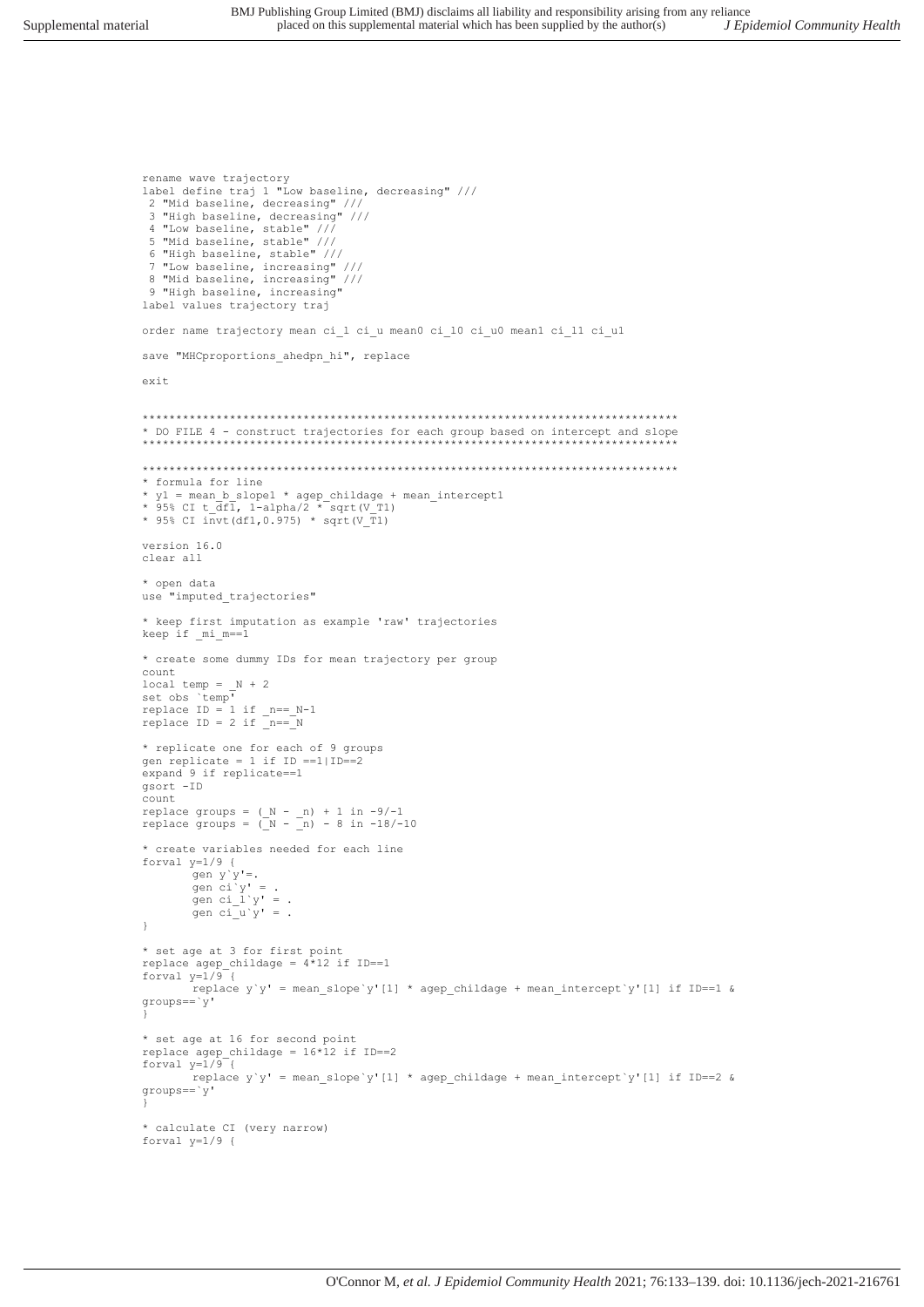$groups = 'y'$ 

}

exit

replace ci`y' = invt(df`y'[1],0.975) \* sqrt(V\_T`y'[1]) if (ID==1 | ID==2) &

O'Connor M*, et al. J Epidemiol Community Health* 2021; 76:133–139. doi: 10.1136/jech-2021-216761

replace ci\_l`y' = y`y' - ci`y' if (ID==1 | ID==2) & groups==`y'

```
replace ci_u`y' = y`y' + ci`y' if (ID==1 | ID==2) & groups==`y'
* y_imputed contains mean trajectory per groupings
```